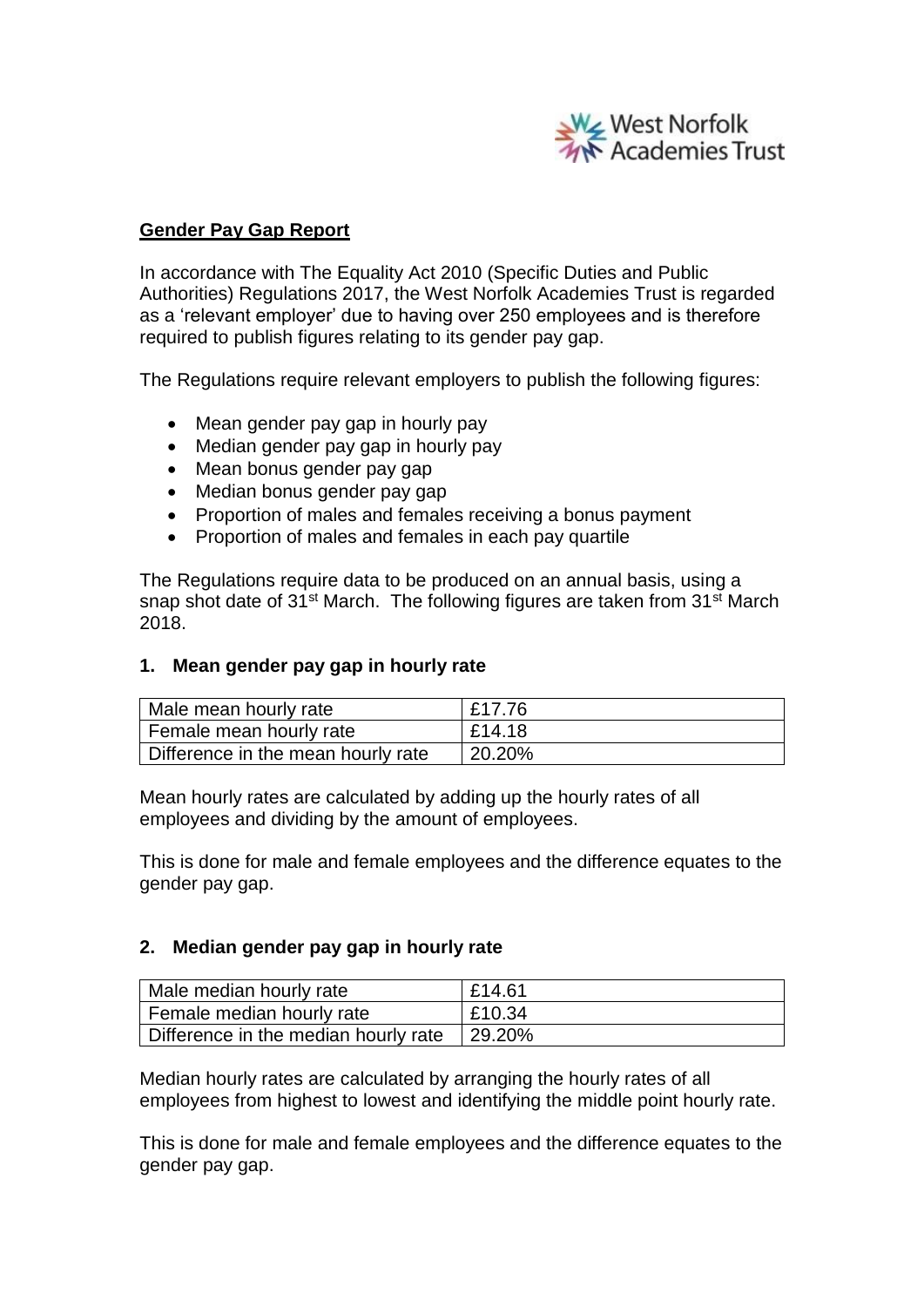## **3. Bonus payments**

No bonus payments were paid during the period 1 April 2017 and 31 March 2018 and so no data is provided in relation to this.

|                       | Male % | Female % |
|-----------------------|--------|----------|
| Lower quartile        | つ1     | 79       |
| Lower middle quartile | 17.13  | 82.87    |
| Upper middle quartile | 22.10  | 77.90    |
| Upper quartile        | 37.02  | 62.98    |

# **4. Proportion of males and females in each pay quartile**

Quartiles are calculated by arranging the hourly rates of all employees from highest to lowest and dividing the number of employees into four equal groups.

Each quartile is then split into male and female employees to identify the proportion in each group.

# **5. Supporting narrative**

The West Norfolk Academies Trust workforce demographic is overwhelmingly female. At the snapshot date of 31<sup>st</sup> March 2018, the Trust employed 724 staff. Of these employees, 176 (24%) are male and 548 (76%) are female.

There is a higher proportion of female employees in every quartile of the workforce. However, the difference between the number of males and females falls within the upper quartile. This is shown in the table in section 4.

This is largely because there are very few males employed in a large number of support staff roles in our schools, for example teaching assistants and administration. These roles almost all fall within the lower two quartiles of the salary data.

The Trust employs more females in teaching roles which almost all fall within the upper two quartiles of the salary data. However when looking at Leadership posts which all come within the upper quartile there is an even ratio between male and female employees which explains the reduction in the overall difference within the upper pay quartile.